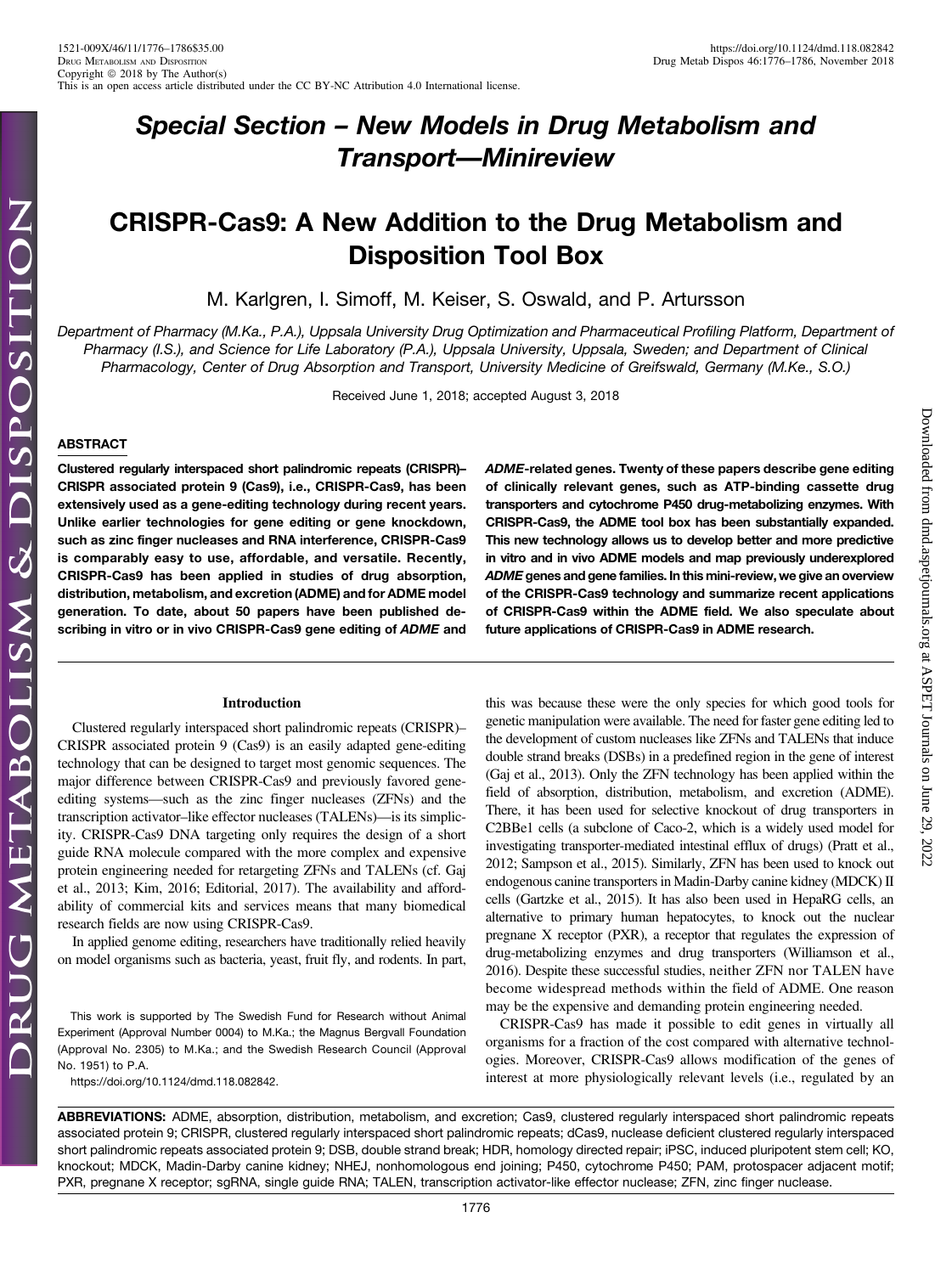indigenous promoter) rather than by overexpression of the gene of interest. In addition to manipulation of individual genes, CRISPR-Cas9 can even be used to eliminate an entire chromosome (Zuo et al., 2017). This has been demonstrated in human pluripotent stem cells with chromosome 21 trisomy and in cancer cells; highlighting potential therapeutic applications for the CRISPR-Cas9 technology. Furthermore, it is possible to study multiple genes simultaneously, thus creating an intricate network for studying or even curing diseases. One example of such simultaneous gene editing is the knockout of 62 porcine endogenous retroviruses in an immortalized porcine cell line (Yang et al., 2015). In a follow-up study, the same technology was used to generate porcine endogenous retrovirus-free piglets, a strategy that would increase safe and effective organs for pigto-human xenotranplantations (Niu et al., 2017). However, the in vivo application of CRISPR-Cas9 in humans was impeded after a report in 2015, in which CRISPR-Cas9 gene editing in human embryos showed low rates of homology directed repair (HDR) and apparent off-target effects (i.e., alterations in genes unrelated to the target genes) (Liang et al., 2015). Thus, there are crucial safety issues that have to be solved before broader in vivo applications become a reality. Despite this setback, there are ongoing clinical trials involving CRISPR-Cas9 [<https://clinicaltrials.gov/> (accessed on May 20, 2018)]. The first of these focuses on T-cells engineering for treatment of metastatic small cell lung cancer. This study started in 2016 and is expected to be completed during 2018. The engineered T-cells were given to the first patient in October 2016 [\[https://](https://newatlas.com/crispr-gene-editing-first-human-trial/46453/) [newatlas.com/crispr-gene-editing-first-human-trial/46453/](https://newatlas.com/crispr-gene-editing-first-human-trial/46453/) (accessed on May 20, 2018)], and the results are not yet published.

The number of publications regarding CRISPR-Cas9 has increased rapidly (Fig. 1A), from single articles by the originators of the technology in 2011 and 2012, to more than 2000 articles published in 2017. CRISPR-Cas9 is now also being applied within the ADME field (Fig. 1B; Table 1). In this context, it has been mainly used for the generation of in vitro and in vivo knockout models, in parallel with other approaches. Importantly, technologies such as CRISPR-Cas9 also give the opportunity to deorphanize and characterize ADME gene families that are currently underexplored, such as the solute carrier transporter family (César-Razquin et al., 2015). In this mini-review, we give an overview of the application of CRISPR-Cas9 gene editing for ADME studies of drugs and xenobiotics.

### How Does CRISPR-Cas9 Work?

In nature, CRISPR-Cas9 is an adaptive, acquired immune system, mediated by RNA, which protects eubacteria and archaea from viruses or plasmids (Barrangou et al., 2007). In bacteria, two RNA molecules, together with the endonuclease Cas9, bind to a target sequence. One of the RNA molecules (trans-activating CRISPR RNA) is species conserved and acts as a scaffold that binds Cas9 itself. The other RNA molecule (CRISPR RNA) is variable and confers specificity to a target genome DNA. For gene-editing purposes the technology was simplified and made more efficient by combining both RNAs into a single guide RNA (sgRNA) (Jinek et al., 2012). The sgRNA and Cas9 form a sgRNA-Cas9 complex that binds to its target sequence (Fig. 2, A and B). An additional requirement of the target sequence is the presence of a protospacer adjacent motif (PAM) (Mojica et al., 2009). If the sgRNA hybridize to DNA immediately 5' to an adjacent PAM domain the Cas9 endonuclease will create a DSB (Fig. 2B). This DSB can be repaired by the mechanism of nonhomologous end joining (NHEJ) (Overballe-Petersen et al., 2013). This, in turn, may result in small deletions or insertions (indels) that disrupt the targeted gene, resulting in loss of its function (Fig. 2C). Alternatively, if there is a donor DNA template to the targeted region the DSB can be repaired by HDR, thereby allowing for precise replacement of nucleotide(s), introduction of mutations, or insertion of sequences in the targeted region (Gong et al., 2005) (Fig. 2C). The



Downloaded from dmd.aspetjournals.org at ASPET Journals on June 29, 2022 Downloaded from [dmd.aspetjournals.org](http://dmd.aspetjournals.org/) at ASPET Journals on June 29, 2022

Fig. 1. (A) Number of publications per year mentioning CRISPR-Cas9. Data were generated by PubMed search using the terms "CRISPR" and "Cas9." (B) Total number of publications for CRISPR-Cas9 gene editing of ADME genes/proteins. Data were generated by PubMed search using the terms "CRISPR" and "Cas9" and the respective human gene or protein name. All hits were screened and publications were excluded if CRISPR-Cas9 had not been used to edit an ADME gene. If homologous genes from other species had been edited, those publications were included in this compilation. The ADME genes included in the analysis are the solute carrier and ATP-binding cassette (ABC) transporters identified as involved in drug ADME by the International Transporter Consortium (Giacomini et al., 2010) and the most important cytochrome P450 (P450) and uridine diphosphate-glucuronyltransferase enzymes (Evans and Relling, 1999; Williams et al., 2004). The PubMed search was performed May 18, 2018, i.e., articles published after that are not included in this compilation.

frequency of NHEJ indel formation or successful HDR varies, depending on the model cell line/organism and methods used; however, in general HDR is a rarer event than NHEJ indel formation (Mali et al., 2013). For an overview of CRISPR discovery and history, see Lander (2016).

The CRISPR-Cas9 system primarily used for gene editing comes from Streptococcus pyogenes. However, Cas9 proteins from other organisms are being explored to increase the flexibility and expansion of application areas (as discussed subsequently). CRISPR-Cas9 has developed from in-house design to predesigned sgRNAs and premade CRISPR kits available from multiple vendors. In addition, software is available, e.g., for sgRNA design, analysis of off-target effects, etc. [e.g., [http://crispr.mit.edu/,](http://crispr.mit.edu/) [http://www.e-crisp.org/E-CRISP/,](http://www.e-crisp.org/E-CRISP/) [https://crispr.dbcls.](https://crispr.dbcls.jp/) [jp/,](https://crispr.dbcls.jp/)<http://www.rgenome.net/cas-offinder/>, and<http://www.biootools.com/> (accessed on May 23, 2018)]. The commercial availability of kits and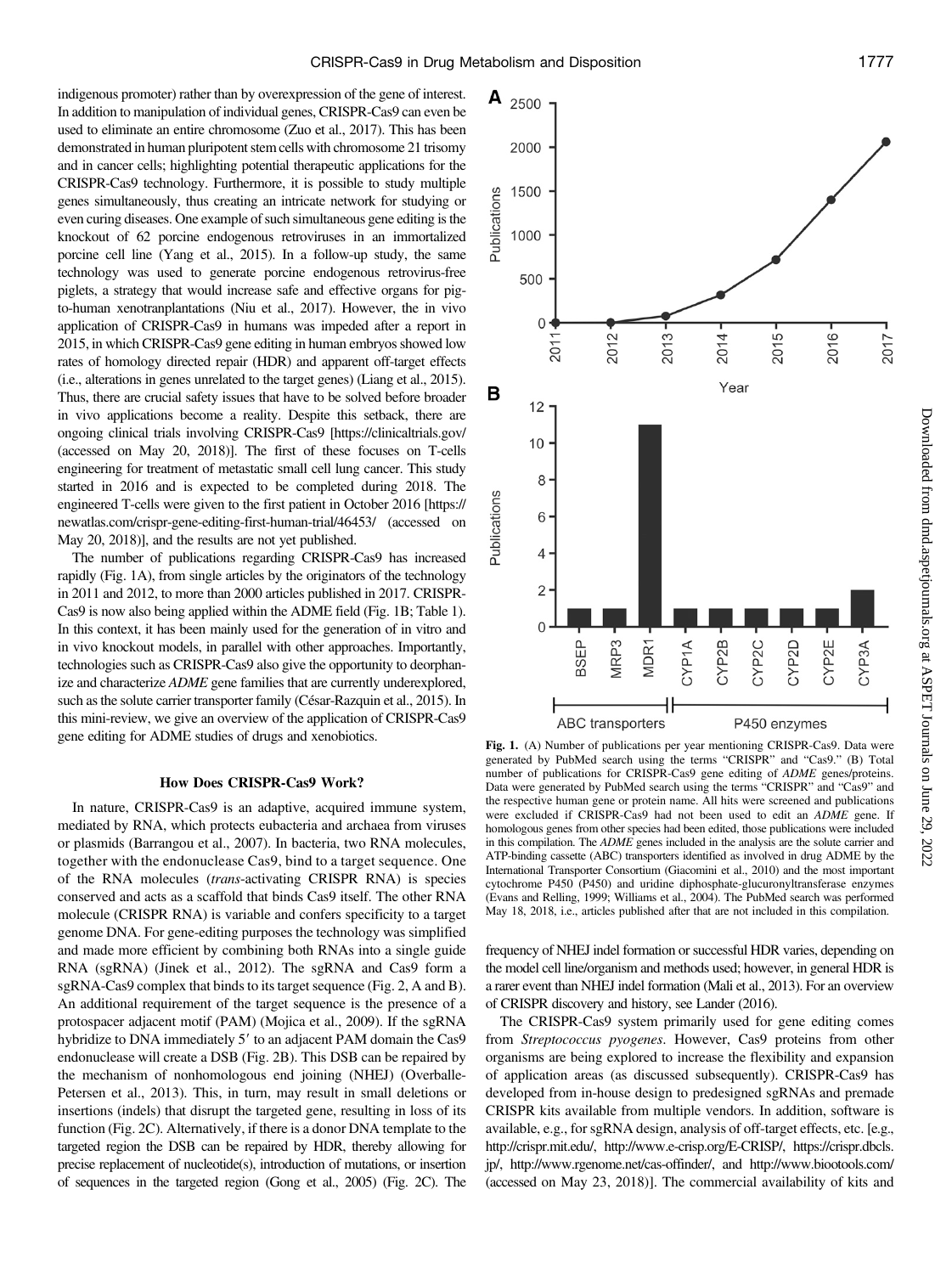| Gene/Protein                                     | Cell Line or Organism                                     | Modification                                                     | Reference                                     |  |
|--------------------------------------------------|-----------------------------------------------------------|------------------------------------------------------------------|-----------------------------------------------|--|
| Family: Cytochrome P450s<br><b>CYPIAI/CYPIAI</b> | Induced pluripotent stem cells                            | Knockin of a Luciferase reporter cassette at the                 | Smith et al. (2016)                           |  |
|                                                  |                                                           | transcription start site                                         |                                               |  |
| Cyp2b9/10/13/CYP2B9/10/13                        | ./6 mice<br><b>C57BL</b>                                  | Knockout of Cyp2b9, Cyp2b10 and Cyp2b13                          | Kumar et al. (2017)                           |  |
| Cyp2c11/CYP2C11                                  | Sprague-Dawley rats                                       | Knockout of Cyp2c11                                              | Wei et al. (2018)                             |  |
| Cyp2d1/2/3/4/5/CYP2D1/2/3/4/5                    | rats<br>Wistar                                            | Knockout of the Cyp2d cluster                                    | Yoshimi et al. (2016)                         |  |
| Cyp2d1/2/3/4/5/CYP2D1/2/3/4/5                    | rats<br>Wistar                                            | Knockout of the rat Cyp2d cluster and knockin<br>of human CYP2D6 | Yoshimi et al. (2016)                         |  |
| Cyp2e1/CYP2E1                                    | Sprague-Dawley rats                                       | Knockout of Cyp2e1                                               | Wang et al. (2016)                            |  |
| cyp26a1/CYP26A1                                  | Silurus meridionalis                                      | Knockout of cyp26al                                              | Li et al. (2016)                              |  |
| Cyp3a1/2/CYP3A1/2                                | Sprague-Dawley rats                                       | Knockout of Cyp3al and Cyp3a2                                    | Lu et al. (2017)                              |  |
|                                                  |                                                           |                                                                  |                                               |  |
| CYP3A5/CYP3A5                                    | Human hepatocyte cell line HuH-7                          | Editing of the CYP3A5*3 locus to generate<br>$CP3A5*I$           | Dorr et al. (2017)                            |  |
| CYP90B1/CYP90B1 (PtoDWF4)                        | Populus tomentosa                                         | Knockout of CYP90B1                                              | Shen et al. (2018)                            |  |
| CYP734A4/CYP734A4                                | Japonica rice cultivar Zhonghua11                         | Knockout of CYP734A4                                             | Qian et al. (2017)                            |  |
| Family: ABC transporters                         |                                                           |                                                                  |                                               |  |
| ABCAI/ABCA1                                      | Human pluripotent stem cells                              | Knockout of ABCA1                                                | Gupta et al. $(2016)$<br>Wang et al. $(2017)$ |  |
| ABCA2/ABCA2                                      | Helicoverpa armigera                                      | Knockout of ABCA2                                                |                                               |  |
| ABCBI/MDR1, ABCB1 or P-glycoprotein              | Canine kidney cell line MDCK                              | Knockout of ABCB1                                                | Simoff et al. (2016)                          |  |
| ABCBI/MDR1, ABCB1 or P-glycoprotein              | Human osteosarcoma cell lines KHOSR2 and<br>$U-2OSR2$     | Knockout of ABCB1                                                | $\mathop{\rm Liu}\nolimits$ et al. (2016)     |  |
| ABCBI/MDR1, ABCB1 or P-glycoprotein              | Human breast cancer cell line MCF-7/ADR                   | Knockout of ABCB1                                                | Ha et al. (2016)                              |  |
| ABCBI/MDR1, ABCB1 or P-glycoprotein              | Human oral squamous carcinoma cell line                   | Knockout of ABCB1                                                | Yang et al. (2016b)                           |  |
|                                                  | KB <sub>v200</sub> and human colorectal cancer cell line  |                                                                  |                                               |  |
|                                                  | HCT-8/V                                                   |                                                                  |                                               |  |
| ABCBI/MDR1, ABCB1 or P-glycoprotein              | Canine kidney cell line MDCK overexpressing<br>human MDR1 | Knockout of ABCB1                                                | Karlgren et al. (2017)                        |  |
| ABCBI/MDR1, ABCB1 or P-glycoprotein              | Human ovarian cancer cell line A2780/ADR                  | Knockout of ABCBI                                                | Norouzi-Barough et al. (2018)                 |  |
| ABCB1 ortholog MDRIMDR1                          | Spodoptera exigua                                         | Knockout of MDRI                                                 | Zuo et al. $(2018)$                           |  |
| ABCB1 ortholog mdr49/MDR49                       | Drosophila melanogaster                                   | Knockout of mdr49                                                | Denecke et al. (2017)                         |  |
|                                                  |                                                           | Knockout of mdr50                                                | Denecke et al. (2017)                         |  |
| ABCB1 ortholog mdr50/MDR50                       | Drosophila melanogaster                                   |                                                                  |                                               |  |
| ABCB1 ortholog mdr65/MDR65                       | Drosophila melanogaster                                   | Knockout of mar65                                                | Denecke et al. (2017)                         |  |
| ABCB1 ortholog mdr1/mdr1                         | Plasmodium falciparum                                     | Introduction of point mutations in marl                          | Ng et al. (2016)                              |  |
| ABCBI/MDR1                                       | Human acute lymphoblastic leukemia cell line<br>HAL01     | Knockout of ABCB1                                                | Takahashi et al. (2017)                       |  |
| ABCBI/MDR1                                       | Human fibrosarcoma derived cells line                     | Edition of two GpG islands in the ABCB1                          | Grob et al. (2018)                            |  |
|                                                  | HT-1080                                                   | promoter                                                         |                                               |  |
| ABCB11 ortholog abcb11b/ABCB11B                  | Zebrafish                                                 | Knockout of abcb11b                                              | Ellis et al. (2018)                           |  |
| ABCB1 ortholog mrp1/MRP1                         | Zebrafish                                                 | Knockout of mrp1                                                 | Tian et al. $(2017)$                          |  |
| ABCC3/MRP3                                       | Human keratinocyte cell line HaCaT                        | Deletion of a CpG island 10 kbp upstream of<br>ABCC3             | Takechi et al. (2018)                         |  |
| ABCC7, also known as CFTR/CFTR or ABC35          | Human colon carcinoma cell line T84                       | Knockout of CFTR                                                 | Chung et al. (2016)                           |  |
| ABCC7, also known as CFTR/CFTR or ABC35          | Human tracheal epithelial cells from a cystic             | Analysis of NHEJ and template dependent                          | Hollywood et al. (2016)                       |  |
|                                                  | fibrosis patient (CFTEs)                                  | editing of the F508del mutation                                  |                                               |  |
| ABCC7, also known as CFTR/CFTR or ABC35          | Human adult intestinal cell lines                         | Correction of a 3 basepair deletion in CFTR                      | Schwank et al. (2013)                         |  |
| ABCC7, also known as CFTR/CFTR or ABC35          | Human lung adenocarcinoma cell line Calu-3                | Knockout of CFTR                                                 | Bellec et al. (2015)                          |  |
|                                                  | cells and primary human airway epithelial<br>cells        |                                                                  |                                               |  |
| ABCC7, also known as CFTR/CFTR or ABC35          | Human pluripotent stem cells                              | Correction of a three base pair deletion in CFTR                 | Firth et al. (2015)                           |  |
| ABCC7, also known as CFTR/CFTR or ABC35          | colon cancer cell line Caco-2<br>Human                    | Deletion of a 1.2 kb fragment/a CTCF binding                     | Yang et al. (2016a)                           |  |
|                                                  |                                                           | site located 20.9 kb upstream of the                             |                                               |  |
|                                                  |                                                           | transcription start site                                         |                                               |  |

Downloaded from dmd.aspetjournals.org at ASPET Journals on June 29, 2022 Downloaded from [dmd.aspetjournals.org](http://dmd.aspetjournals.org/) at ASPET Journals on June 29, 2022

(continued )

 $\left( continued\right)$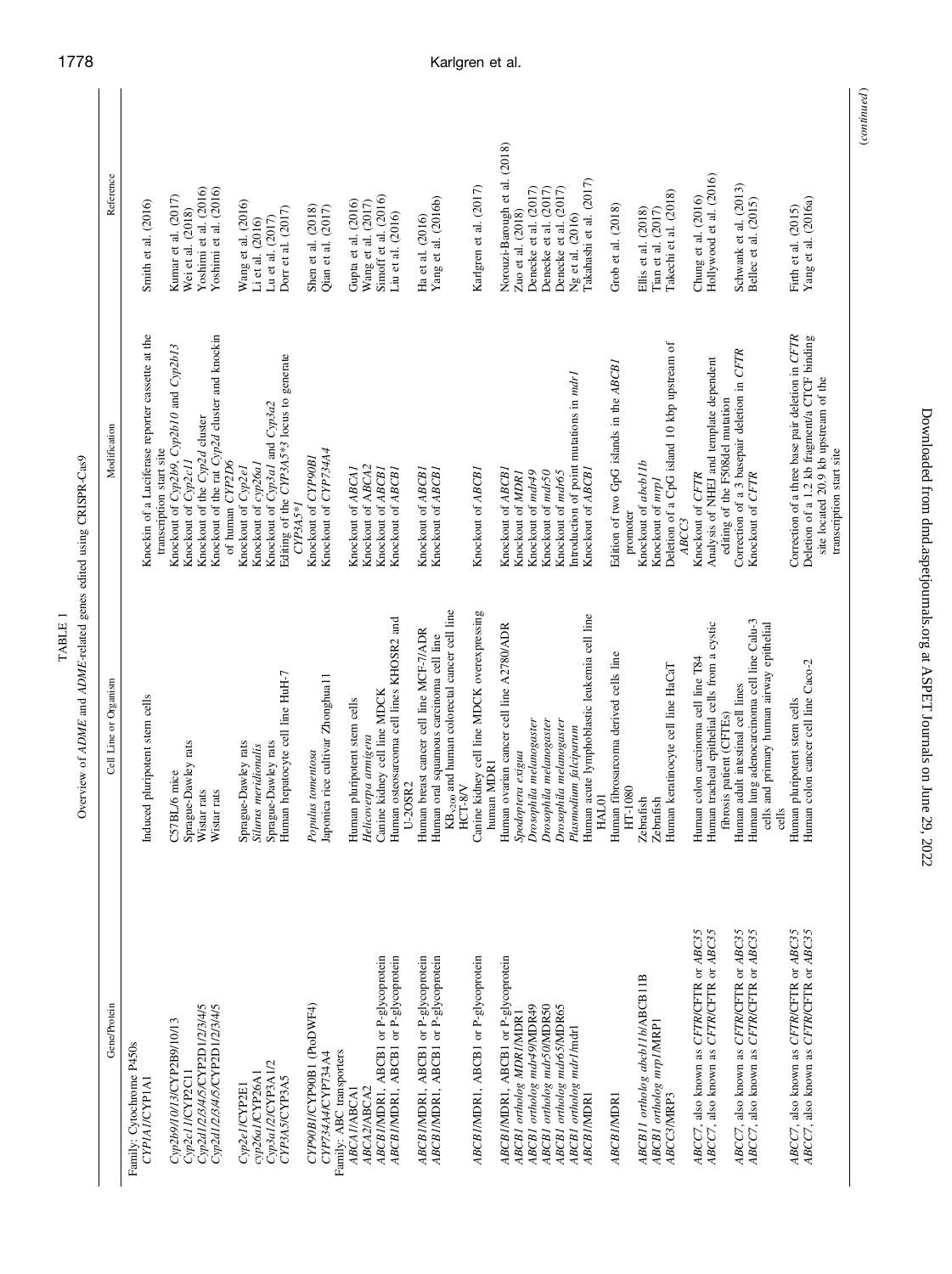| Reference             | Yang et al. (2016a)                                                                                        | Molinski et al. (2017)<br>Sanz et al. (2017)                                       | Peters-Hall et al. (2018)                                     | Guo et al. (2016a,b, 2017) | Zhang et al. (2018)                  | Tanaka et al. (2016)         | Kondo and Ueda (2013)        | Khan et al. (2017)                                                                             |                          | Tsai et al. (2015), Bompiani et al.<br>(2016)                                  | Tsai et al. (2015), Bompiani et al.      | (2016)                             | Park et al. (2017)         | He et al. (2018)                                          | Edvardsen et al. (2014)    | Sabirov et al. $(2017)$           | Aluru et al. (2015)                              | Angelos et al. (2017)               | Cheng et al. (2017)                 | Narasimhan et al. (2018)                                | Garcia et al. (2018)                    | Rezende et al. (2017)                             | Kim et al. (2018)                               | Czogalla et al. (2017)                                                                                   |                          |
|-----------------------|------------------------------------------------------------------------------------------------------------|------------------------------------------------------------------------------------|---------------------------------------------------------------|----------------------------|--------------------------------------|------------------------------|------------------------------|------------------------------------------------------------------------------------------------|--------------------------|--------------------------------------------------------------------------------|------------------------------------------|------------------------------------|----------------------------|-----------------------------------------------------------|----------------------------|-----------------------------------|--------------------------------------------------|-------------------------------------|-------------------------------------|---------------------------------------------------------|-----------------------------------------|---------------------------------------------------|-------------------------------------------------|----------------------------------------------------------------------------------------------------------|--------------------------|
| Modification          | Deletion of a 1.2 kb fragment/a binding site for<br>intestinal selective enhancers located in<br>intron 11 | Editing of three rare mutations in CFTR<br>Introduction of a CFTR mutation         | Knockout of CFTR                                              | Knockout of ABCC8          | Knockout of Bm-brown                 | Mutating the white gene      | Mutating the white gene      | Knockout of white, scarlet, brown and ok                                                       |                          | Knockout of SLC31A1                                                            | Knockout of SLC31A2                      |                                    | Knockout of SLC35B2        | Knockout of SLC35F2                                       | Indel formation in slc45a2 | Knockout of Slco2al               | Insertion of mutations in AHR2A and AHR2B        | Knockout of AhR                     | Knockout of Ahr                     | Knockout of AhR                                         | Knockout of ahr2                        | Knockout of POR                                   | Knockin of an mCherry tag                       | Knockout of VKORC1 and VKORC1L1                                                                          |                          |
| Cell Line or Organism | Human colon cancer cell line Caco-2                                                                        | Human bronchial epithelial cell line 16HBE<br>Human CFTE cell line                 | Conditionally reprogramed human bronchial<br>epithelial cells | Human embryonic stem cells | Bombyx mori                          | Drosophila subobscura        | Drosophila melanogaster      | Helicoverpa armigera                                                                           |                          | Human embryonic kidney cell line HEK293T<br>and human ovarian cell line OVCAR8 | Human embryonic kidney cell line HEK293T | and human ovarian cell line OVCAR8 | Primary human CD4+ T cells | Papillary thyroid carcinoma cell lines BCPAP<br>and KTC-1 | Atlantic salmon            | Mouse mammary cell line C127      | Fundulus heteroclitus                            | Human embryonic stem cells          | Young adult mouse colonic cells     | Human Mammary carcinosarcoma cell line<br><b>Hs578T</b> | zebrafish                               | Human embryonic kidney cell line HEK293           | Induced pluripotent stem cells                  | Human embryonic kidney cell line HEK293T                                                                 |                          |
| Gene/Protein          | ABCC7, also known as CFTR/CFTR or ABC35                                                                    | ABCC7, also known as CFTR/CFTR or ABC35<br>ABCC7, also known as CFTR/CFTR or ABC35 | ABCC7, also known as CFTR/CFTR or ABC35                       | ABCC8/ABCC8                | ABCG family member Bm-brown/Bm-brown | ABCG family member white (w) | ABCG family member white (w) | ABCG family members white $(Ha-w)$ , scarlet $(Ha-st)$ ,<br>brown ( $Ha-bw$ ) and ok $(Ha-ok)$ | Family: SLC transporters | SLC31A1/CTR1                                                                   | SLC31A2/CTR2                             |                                    | SLC35B2/SLC35B2 or UGTrel4 | SLC35F2/SLC35F2                                           | slc45a2/SLC45A2            | Slco2a1/OATP2A1<br>Family: Others | AHR2A/B/aryl hydrocarbon receptor 2A/B (AHR2A/B) | AhR/aryl hydrocarbon receptor (AhR) | Ahr/aryl hydrocarbon receptor (AhR) | AhR/aryl hydrocarbon receptor (AhR)                     | ahr2/aryl hydrocarbon receptor 2 (AhR2) | POR/cytochrome P450 oxidoreductase (POR or CYPOR) | PXR or NR112/pregnane X receptor (PXR) or NR112 | 1 and VKORCILI/vitamin K epoxide reductase complex<br>VKORCI/vitamin K epoxide reductase complex subunit | subunit 1-like protein 1 |

TABLE 1—Continued

ABC, ATP-binding cassette; AhR, aryl hydrocarbon receptor; CFTE, cystic fibrosis tracheal epithelial; SLC, solute carrier. ABC, ATP-binding cassette; AhR, aryl hydrocarbon receptor; CFTE, cystic fibrosis tracheal epithelial; SLC, solute carrier.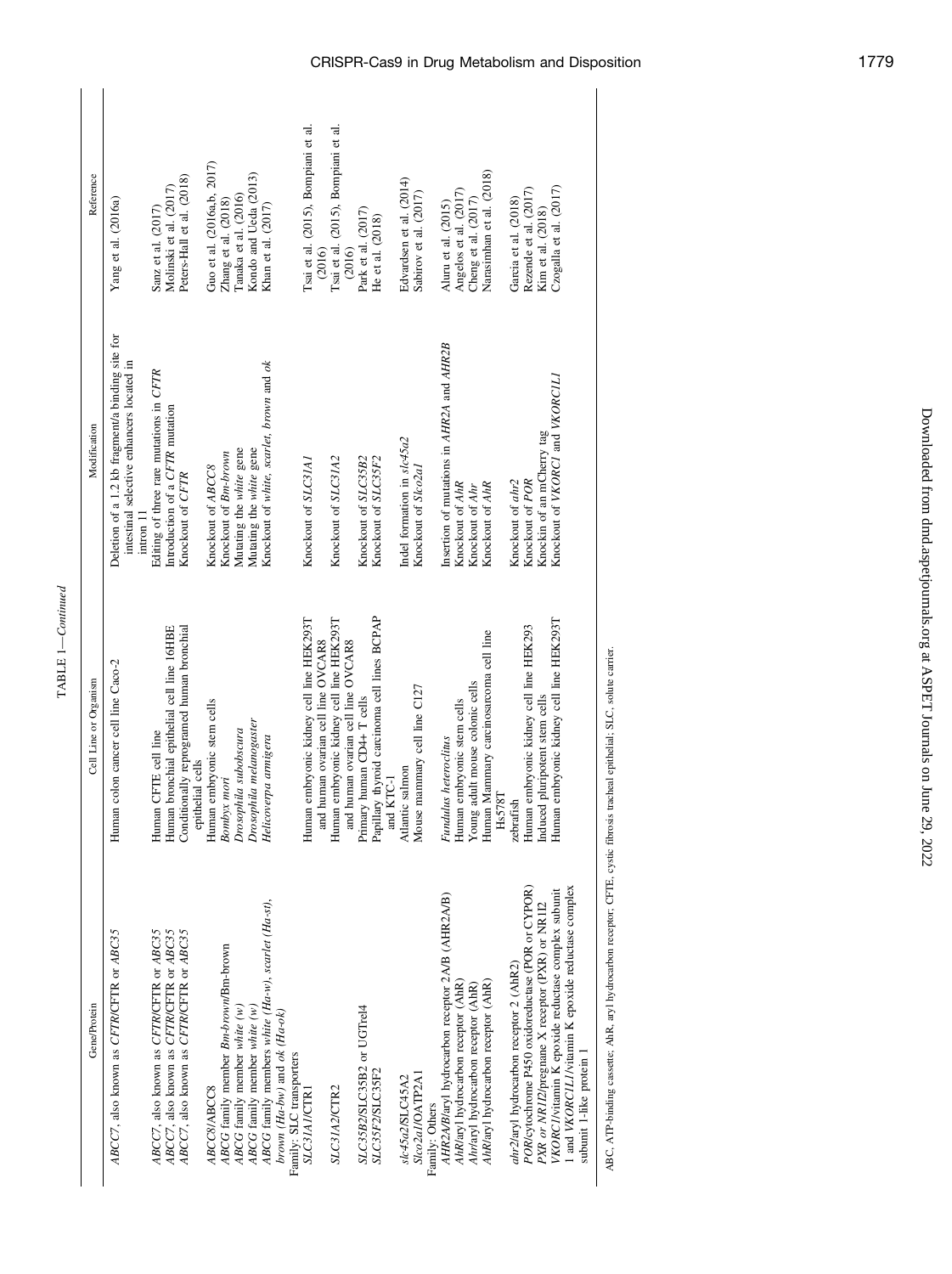

Fig. 2. Overview of the CRISPR-Cas9 gene-editing process. For CRISPR-Cas9 gene editing, a sgRNA is designed. This sgRNA consists of two parts, one that is specific for the desired target DNA and one that will interact with the second component in the CRISPR-Cas9 system, the Cas9 endonuclease (A). An important requirement of the target DNA is the presence of a PAM. After formation of a sgRNA-Cas9 complex  $(B)$ , the complex will bind to the target DNA, and if an adjacent PAM is present Cas9 will cause a DNA DSB three base pairs upstream of the PAM sequence (C). Thereafter, the DSB can be repaired using two different mechanisms, NHEJ or HDR. NHEJ is an error-prone mechanism that will often result in small deletions or insertions (indels) that can lead to a disruption in the targeted locus. Alternatively, if a homologycontaining donor-DNA template to the targeted region is present, the DSB can be repaired instead by HDR, thereby allowing for precise replacement, introduction of mutations or insertion of sequences in the targeted region. WT denotes wild type.

software extends the possibilities of the CRISPR-Cas9 technology to researchers within many fields.

Improved CRISPR-Cas9 Technologies. New or improved CRISPR technologies are constantly being developed, offering more opportunities and diverse applications (Sander and Joung, 2014). One limitation of CRISPR-Cas9 is set by the PAM motif—sites must contain the NGG PAM sequence for gene editing to occur (see Fig. 2C). To overcome this limitation, other species, endonucleases, and PAM recognition sequences are being explored, generating even more PAM motif variants (Fig. 3A) (see Nakade et al. (2017), and references therein). Together, these expand the precision and applicability of CRISPR as a geneediting tool. Recently, a thermostable Cas9 was described with activity up to 70°C. This endonuclease exhibited significant stability in diluted human plasma, potentially providing a new opportunity for therapeutic applications via intravenous administration (Harrington et al., 2017).

One approach to overcome off-target effects is to use mutated Cas9 (Cas9D10A) that introduce a single-strand break (a nick) in the target DNA instead of a DSB (Fig. 3B) (Cong et al., 2013). Hence, two sgRNAs (one on the sense and one on the antisense strand) are needed to produce a DSB and give rise to a  $5'$  overhang (Fig. 3C). This will minimize the off-target effects, whereas the on-target effects will occur at the same rates as with wild-type Cas9 (Ran et al., 2013).

A modified Cas9, called nuclease deficient Cas9 (dCas9), can be applied for other technical improvements (Gilbert et al., 2013). The dCas9 protein lacks endonuclease function, but it can be further modified by coupling it with a functional protein domain with different

activity, e.g., a transcriptional repressor (CRISPR interference) or activator (CRISPR activation) (Lo and Qi, 2017). With the ability of sgRNA to bind to a specific target sequence, the coupled dCas9 can be targeted to the specific gene of interest (Fig. 3D).

Similarly, the dCas9 protein can be coupled to epigenetic modifiers for locus-specific alteration of acetylation or methylation patterns and subsequent suppression/induction of gene expression (cf. Lo and Qi, 2017; Murovec et al., 2017). Other applications of dCas9 include fusion to fluorescent proteins for visualization of specific DNA sequences in living cells (Chen et al., 2013), or fusion to the unspecific endonuclease domain of FokI. Since FokI is only active as a dimer, combining the fused dCas9-FokI with two specific and adjacent sgRNAs increases the specificity of cleavage and reduces the risk for off-target effects (Guilinger et al., 2014).

Cas9 protein has also been modified to target single-stranded RNA (O'Connell et al., 2014). This modified Cas9 is referred to as RNAtargeting Cas9. In this approach, the PAM sequence is mismatched compared with the DNA sequence that allows RNA-exclusive targeting. It is supplied as part of the oligonucleotide that will hybridize to the target RNA (Fig. 3E). Thus far, RNA-targeting Cas9 has been used, e.g., for RNA cleavage, isolation, and tracking in living cells (O'Connell et al., 2014; Nelles et al., 2016). Similarly, a new endonuclease, Cas13, is being used to detect single molecules of RNA or DNA (Shmakov et al., 2017). This endonuclease has been applied in diagnostics to detect single-stranded RNA of Zika and Dengue viruses, as well as mutations in patient liquid samples (Gootenberg et al., 2018).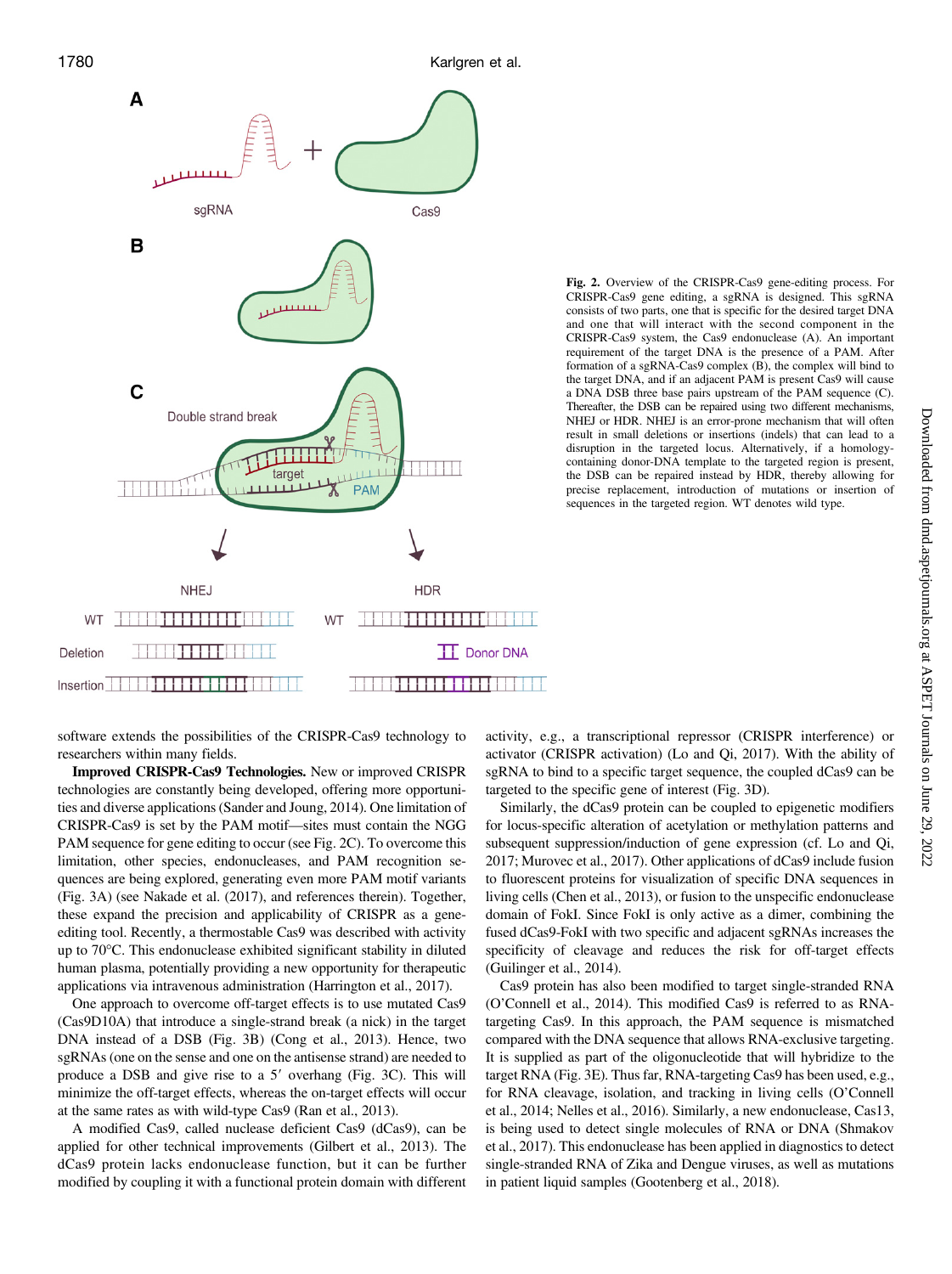

Fig. 3. The CRISPR-Cas9 technology is constantly being expanded to improve specificity and increase its versatility. Such improvements include more flexible PAM requirements by modification of the Cas9 endonuclease from Stretococcus pyogenes, or by use of endonucleases from other species (A). Another improvement is the engineering of Cas9 into a Cas9 nickase (Cas9D10A) that only cuts one of the DNA strands. This nickase can be used both in single (B) or paired (C) strands, thereby reducing the risk of indels at off-target sites. Another engineered Cas9 is dCas9, which does not cut the DNA, but can be coupled to an effector domain, like a transcriptional activator/repressor, epigenetic modifiers, or fluorescent proteins (D). The Cas9 endonuclease has also been modified to target single-stranded RNA (ssRNA) (RNA-targeting Cas9 or RCas9) instead of double-stranded DNA (E).

#### CRISPR-Cas9 for Generating ADME Models

CRISPR-Cas9, like RNA interference, has been used as a tool for target identification in drug discovery (Taylor and Woodcock, 2015; Xue et al., 2016). Since CRISPR-Cas9 is a relatively new technology, the number of CRISPR-Cas9 studies targeting ADME genes is limited. Nevertheless, by 2013 the first reports of CRISPR-Cas9 gene editing of ATP-binding cassette transporters were presented. In these cases, the gene edited was the CFTR gene (ABCC7) (Schwank et al., 2013) and the white gene (belonging to the ABCG family) regulating eye pigmentation in fruit fly (Kondo and Ueda, 2013), i.e., transporters not considered to be ADME proteins. Two years later, in 2015, the first articles about gene editing of solute carrier transporters were published. These articles described the generation of SLC31A1 and SLC31A2 knockouts, two copper transporters that are also involved in cisplatin and carboplatin transport (Tsai et al., 2015). A year later, in 2016, the first mammalian in vivo knockout ADME models were developed in Sprague-Dawley or Wistar rats. Both models focused on drug-metabolizing cytochrome P450 (P450) enzymes and the genes knocked out were Cyp2e1 (Wang et al., 2016) or the Cyp2d gene cluster (Yoshimi et al., 2016). In the latter publication, a humanized rat model was also generated since the human CYP2D6 gene was knocked in instead of the rodent Cyp2d genes. Since then, CRISPR-Cas9 has been applied in a number of studies focusing on drug-metabolizing enzymes, drug transporters, nuclear receptors, or elements involved in the regulation of ADME genes (for an overview, see Table 1).

## Drug-Metabolizing Enzymes

In Vitro. To our knowledge, only one in vitro P450 model has been established using CRISPR-Cas9. It was based on the human hepatocyte cell line Huh-7 (Dorr et al., 2017). Here, CRISPR-Cas9 editing of the CYP3A5 locus established heterozygous and homozygous in vitro models for the CYP3A5<sup>\*</sup>1 allele. The Huh-7 cell line is homozygous for the CYP3A5\*3 allele, an allele with a splice defect resulting in an inactive enzyme, which is also the most prevalent allele in Caucasian populations (Zhou et al., 2017). However, the CYP3A5\*1 allele has an allele frequency of up to 56% in non-Caucasian populations, necessitating in vitro models that reflect other genotypes. The gene editing of CYP3A5 was successful and resulted in elevated CYP3A5 mRNA levels and increased metabolism of the two CYP3A5 substrates midazolam and tacrolimus (Dorr et al., 2017).

In Vivo. Prior to the CRISPR-Cas9 technology, in vivo knockout P450 models, humanized P450 models (where animals express the human P450 ortholog), or chimeric models (where human hepatocytes were transplanted and allowed to repopulate the host liver) were used to study ADME- and toxicity-related problems (Tateno et al., 2004; Cheung and Gonzalez, 2008; Hasegawa et al., 2011; Jiang and Yu, 2012; Kazuki et al., 2013; Scheer et al., 2013). However, the major applications of these models involve, e.g., studies of developmental or physiologic functions, disease mechanisms, validation of target genes, identification of off-targeted effects for drugs and drug candidates, etc.

A number of in vivo CRISPR-Cas9 knockout models have been established for P450 enzymes, including five articles on the generation of mammalian knockout and/or knockin models. These models that are based on Wistar or Sprague-Dawley rats and/or C57BL/6 mice targeted genes coding for enzymes in drug-metabolizing P450 families 2 and 3. In the first model the rat  $Cyp2d$  gene locus (containing  $Cyp2d1-5$ ) was knocked out in Wistar rats and replaced with human CYP2D6 (Yoshimi et al., 2016). Thus, this generated both a  $Cyp2d$  knockout rat and a humanized CYP2D6 rat. Unfortunately, no functional characterization was done and to our knowledge no follow-up studies with these in vivo models have been published. In other models Cyp2e1 (Wang et al., 2016) or Cyp2c11 (Wei et al., 2018) were knocked out in Sprague-Dawley rats. The CRISPR-Cas9 technology has also been used to generate a double-knockout rat model in which Cyp3a1 and Cyp3a2 are knocked out (Lu et al., 2017). The Sprague-Dawley knockout models were generated to establish in vivo models for investigating physiologic functions and xenobiotic metabolism by the specific enzyme(s) of interest. In vitro (using liver microsomes from the knockout rats) and in vivo studies using prototypical P450 substrates showed that the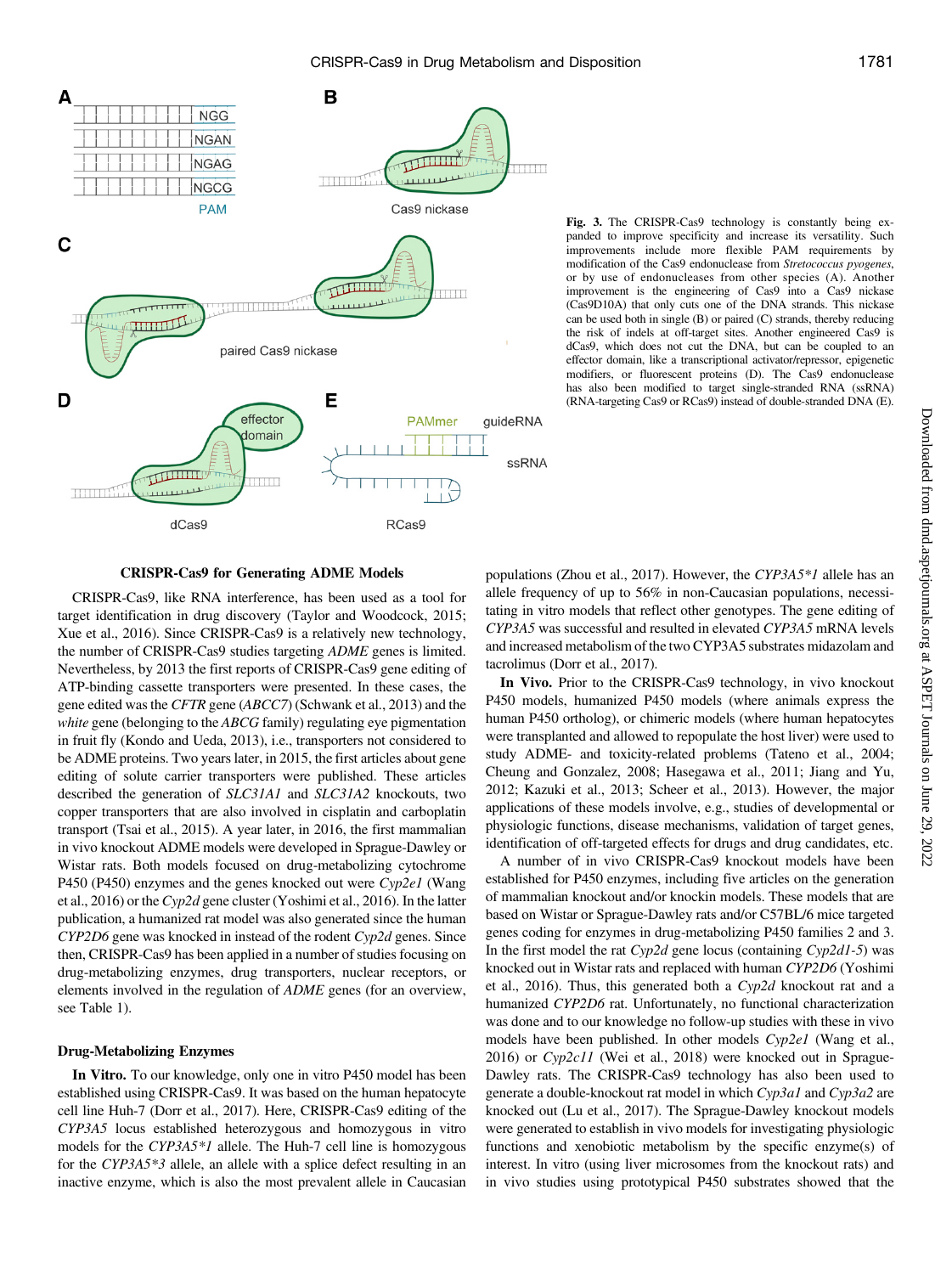metabolic function of the targeted enzyme(s) was indeed impaired in all knockout models. However, all models showed compensatory upregulation or downregulation of other P450s involved in drug metabolism. Moreover, these models also showed other differences, e.g., altered serum concentrations of testosterone (Lu et al., 2017) or alkaline phosphate (Wang et al., 2016) and reduced fertility (Wei et al., 2018). Some of these differences can be attributed to the function of the knocked out gene, e.g., CYP3A and testosterone metabolism, whereas others are unexpected. This suggests that such physiologic alterations need to be taken into consideration when comparing ADME data from the knockout models with data from the wild type.

Besides the rat models, a C57BL/6 mouse model was established, with three Cyp2b genes—Cyp2b9, Cyp2b10 and Cyp2b13—knocked out (Kumar et al., 2017). Interestingly, there were few compensatory changes in expression levels of other P450 enzymes in the triple knockout model. The significant changes that were observed were in female mice for which mRNA expression of Cyp2a4, Cyp2c40, and Cyp3a13 were downregulated.

## Drug Transporters

In Vitro. CRISPR-Cas9 gene editing in cell culture models for drug transport has mainly focused on ABCB1/MDR1 (Fig. 1B). To the best of our knowledge, the first paper regarding MDR1 and ADME was published by us in 2016 (Simoff et al., 2016) with a follow up 1 year later (Karlgren et al., 2017). The aim in both studies was to knock out the endogenous canine ABCB1/MDR1 expression in two MDCK cell lines—the wild-type cell line and the cell line already overexpressing the human MDR1 transporter. The monolayer-forming MDCK cell line has been used for decades for heterologous expression of single or multiple drug transporters and subsequent transport studies, and it is favored as a predictive drug efflux model. Unfortunately, due to a large substrate overlap the endogenous background of canine MDR1 interferes with the overexpressed human ABCB1/MDR1 (Kuteykin-Teplyakov et al., 2010; Wang et al., 2013; Karlgren et al., 2017). This makes it difficult to interpret and derive correct kinetic variables for the human homolog. We reasoned that selective knockout of canine ABCB1 would provide an MDCK transport model without interference from the endogenous background. After transfection of the wild-type and overexpressing MDCK cells with plasmids containing sgRNA-Cas9 and clonal selection, two isogenic cell lines were generated with identically disrupted canine



ABCB1 genes. Sequencing analysis and liquid chromatography–tandem mass spectrometry–based targeted proteomics verified that the clones were indeed completely lacking canine MDR1 expression. The disruption was homozygous and included four nucleotide deletions that produced frame-shift and premature stop codons in both cell lines. Furthermore, functional analysis showed no efflux of prototypical MDR1 substrates in the knockout (KO) cell line based on wild-type MDCK (MDCK<sup>cMDR1-KO</sup>) (Fig. 4, A and B). In comparison, the efflux ratios in the original MDCK wild-type cells were significantly higher, indicating that MDCKCMDR1-KO indeed was completely lacking canine MDR1 (Fig. 4B).

A knockout cell line, MDCK-hMDR1<sup>cMDR1-KO</sup>, was also developed for the corresponding MDCK cells overexpressing human MDR1. Significant differences in efflux ratios were seen between MDCK<sup>cMDR1-KO</sup> and MDCK-hMDR1<sup>cMDR1-KO</sup>, indicating that the homologous human ABCB1 was largely unaffected by the CRISPR-Cas9 knockout process (Fig. 4, C and D). Recently, we used the MDCK<sup>CMDR1-KO</sup> cell line. which lacks endogenous canine ABCG2/BCRP activity, for heterologous expression of the human drug transporter BCRP (M. Karlgren et al., manuscript in preparation). Since BCRP and MDR1 share many substrates, the absence of interfering canine MDR1 background is an advantage of this novel model.

Five additional articles published between 2016 and 2018 applied a similar approach to knockout *ABCB1*/MDR1in various cell lines. These investigated if the knockout of ABCB1 could reverse resistance in human cancer derived cell lines (Ha et al., 2016; Liu et al., 2016; Yang et al., 2016b; Takahashi et al., 2017; Norouzi-Barough et al., 2018). As expected, these studies showed decreased ABCB1/MDR1 mRNA or protein expression levels and increased intracellular accumulation, or increased sensitivity in the MDR1 knockout cells using MDR1 substrates such as rhodamine 123, doxorubicin, and/or carfilzomib. Besides this clinically relevant drug transporter (Giacomini et al., 2010), CRISPR-Cas9 gene editing has also been used in editing of a number of other transporters (see Table 1).

In Vivo. A number of in vivo transporter models for ADME studies were developed before CRISPR-Cas9. Most of these are in vivo transporter knockout models for studies of drug transport. These models allowed studies of the role of a specific transporter in the presence of all other mechanisms influencing drug disposition in vivo, such as drug uptake, distribution, metabolism, and efflux. For overviews of in vivo knockout transporter models, see Jiang and Yu (2012) and Tang et al. (2013). Prominent examples of the applicability of single and multiple

> Fig. 4. Overview of MDCK cell models where the canine ABCB1/ MDR1 has been knocked out using CRISPR-Cas9. (A) Canine MDR1 (cMDR1) was knocked out in an MDCK wild-type cell line; after clonal selection, a knockout clone was obtained that completely lacks<br>endogenous cMDR1 expression (MDCK<sup>cMDR1-KO</sup>). (B) Functional validation using Transwell studies and prototypical MDR1 sub-<br>strates showed significantly lower efflux ratios for MDCK<sup>cMDR1-KO</sup> compared with the parental cell line and with most efflux ratios being close to unity (dotted line). (C) cMDR1 was knocked out in an MDCK cell line already overexpressing the human MDR1 transporter (hMDR1). Here, a clone with identical gene editing as<br>MDCK<sup>cMDR1-KO</sup> and completely lacking cMDR1 expression could be identified (MDCK-hMDR1<sup>cMDR1-KO</sup>). (D) Functional validation using Transwell studies and prototypical MDR1 substrates showed<br>significantly higher efflux ratios compared with MDCK<sup>cMDR1-KO</sup>. Furthermore, the hMDR1 activity was retained, indicating no editing of the human *ABCB1*. Data are presented as mean  $\pm$ standard deviation for one representative experiment performed in triplicate. ns, not significant,  $p < 0.05$ ; using student's t-test. Graphs (B and D) have been previously published in Simoff et al. (2016) and Karlgren et al. (2017), respectively. These graphs were adapted and republished with kind permission from the publisher.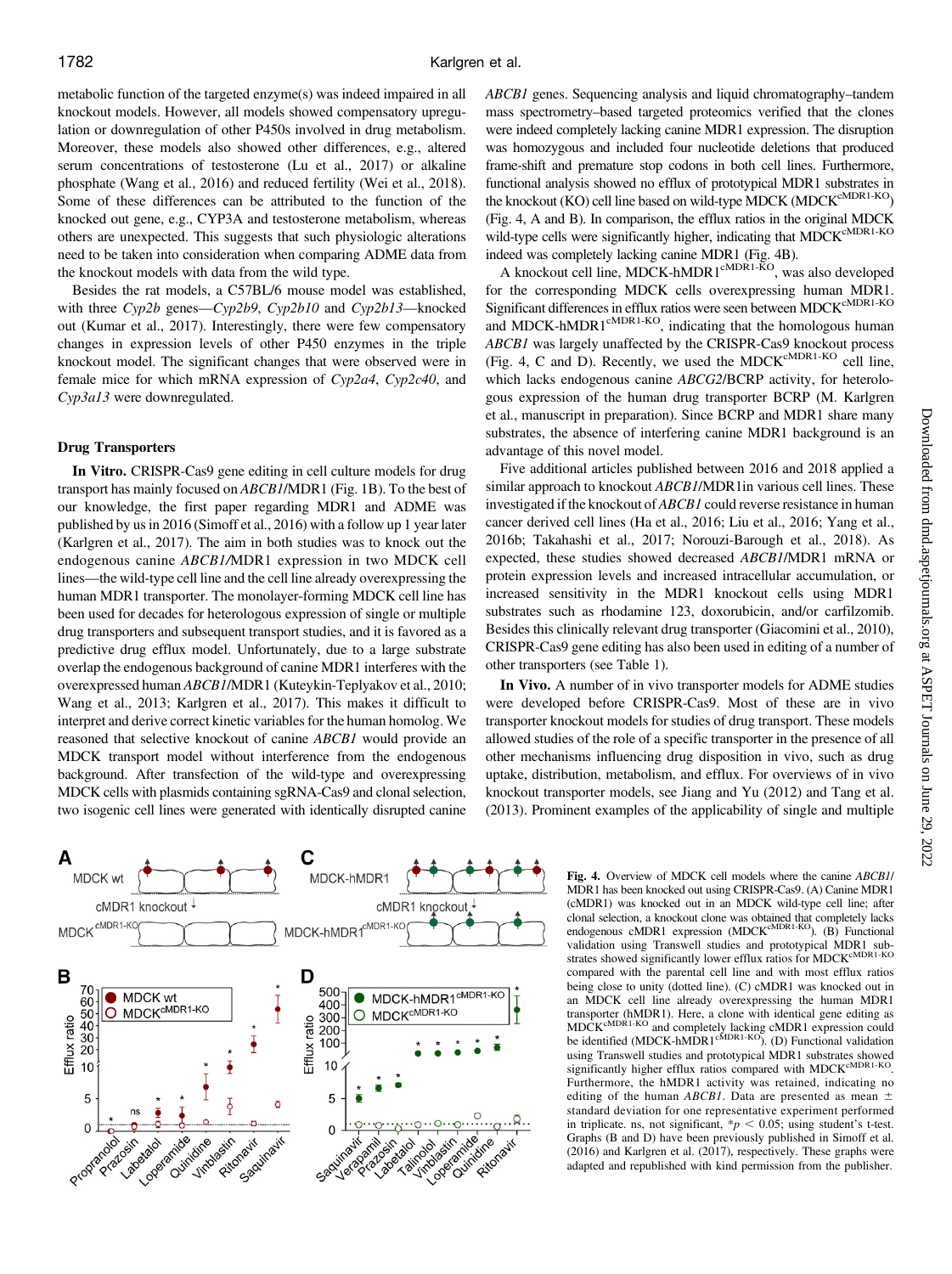in vivo knockout models for studies of transport mechanisms include ABCB1/MDR1 in the blood-brain barrier (Schinkel et al., 1995) and SLCOs/OATPs in Rotor-type hyperbilirubinemia (van de Steeg et al., 2012), respectively. However, a complicating factor is that knockout of a single transporter protein or several transporter proteins can lead to increased expression of other transporter proteins (e.g., Kuroda et al., 2004; Vlaming et al., 2009). Thus far, in vivo CRISPR-Cas9 gene editing of drug transporters has focused on the ATP-binding cassette transporter family (see Table 1), where it has been used to knock out ABCB1/MDR1 homologs in insects (Denecke et al., 2017; Zuo et al., 2018). In both studies the knockout of ABCB1/MDR1 homologs increased the susceptibility to various insecticides. The ABCB1 homolog was also knocked out in zebrafish. The mutated zebrafish embryos showed a reduced efflux of model substrates and also increased accumulation of cadmium chloride and benzo[a]pyrene (Tian et al., 2017). In another study, abcb11b, the ortholog of human ABCB11/BSEP, was knocked out in zebrafish (Ellis et al., 2018). Like humans with impaired BSEP function, the knockout of abcb11b in zebrafish was associated with, e.g., activation of impaired bile salt excretion and autophagy. See Table 1 for a summary of CRISPR-Cas9 in vivo editing of additional transporters.

#### Regulation of ADME Genes

The CRISPR-Cas9 technology has been applied to study the regulation of ADME genes. An example is the regulation of the drug transporter ABCC3/MRP3 in the human keratinocyte cell line HaCaT (Takechi et al., 2018). In this study, the authors identified a CpG island, i.e., an area rich in CpG dinucleotides often found near or within the promoter or first exon of a gene, and which may be involved in the epigenetic regulation of genes. This island is located approximately 10 kb upstream of the ABCC3 gene and its methylation status correlates negatively with ABCC3/MRP3 mRNA expression levels in human skin samples. The CRISPR-Cas9-induced deletions in this CpG area reduced ABCC3/MRP3 mRNA expression levels in the HaCaT cell line. This study highlights the possibility of using CRISPR-Cas9 for editing/ deletion of nontranscribed DNA targets.

CRISPR-Cas9 has been used for studying expression and function of nuclear receptors involved in P450 regulation (see Table 1). The aryl hydrocarbon receptor is involved in induction of, e.g., CYP1A1. To generate model systems for the study of aryl hydrocarbon receptor signaling and its modulation by xenobiotics, a Luciferase reporter cassette was knocked in at the CYP1A1 transcription start site in induced pluripotent stem cells (iPSCs) using CRISPR-Cas9 (Smith et al., 2016). The authors could monitor aryl hydrocarbon receptor activity by following CYP1A1 expression in these cells. In another study, in human iPSC, CRISPR-Cas9 has been used to tag PXR with the fluorescent protein mCherry (Kim et al., 2018). PXR is involved in the induction of several drug-metabolizing enzymes and transporters (Kandel et al., 2016), but its expression is low in iPSC-derived hepatocytes (Kim et al., 2018). Consequently, this results in low enzyme/transporter levels. The authors reason that the established PXR-mCherry iPSC cell line forms a platform for discovering factors that can increase PXR expression levels during differentiation; however, to date, no such studies have been published. These two articles point to the possibility of following endogenous gene expression with the aid of CRISPR-Cas9. It can be speculated that once established this approach will offer an alternative to other mRNA or protein quantification technologies.

## Limitations of CRISPR-Cas9

The CRISPR-Cas9 technology also has its limitations. As mentioned previously, CRISPR-Cas9 gene editing shows apparent off-target effects

as well as low efficiency (Liang et al., 2015). DSBs can occur even if a few mismatches exist between the sgRNA and the DNA target. This can result in alterations in genes unrelated to the target gene (Fu et al., 2013). Gene editing at sites with as many as five mismatches has been reported; the rate of such off-target effects can be similar to that of the gene editing at the target site (Fu et al., 2013; Lin et al., 2014).

Potential off-target effects are today often investigated using in silico analysis to avoid target sites with closely resembling sequences. If this is not possible, such off-target sites are investigated for unwanted mutations using polymerase chain reaction and/or DNA sequencing. Nevertheless, it should be noted that a recent report showed that CRISPR-Cas9 editing could also cause single-nucleotide variants in unpredictable off-target sites in vivo in mice (Schaefer et al., 2017). However, that report was retracted during the compilation of this paper since proper genetic background analysis had not been performed (Schaefer et al., 2018). Even so, this shows that—for comprehensive off-target analysis—whole genome sequencing might be the method of choice.

The low efficiency in CRISPR-Cas9 editing is a limitation, especially for in vivo applications. However, even in in vitro studies, e.g., the development of CRISPR-Cas9 knockout models by the NHEJ mechanism, the low efficiency results in the need for extensive screening to find homozygous knockout clones. In our experience, screening of clones enriched using, e.g., green fluorescent protein or antibiotic selection, can result in up to 28% of the screened clones having homozygous deletions (Simoff et al., 2016; Karlgren et al., 2017). This is in line also with other publications reporting similar efficiencies for CRISPR-Cas9 and NHEJ (Moore, 2015; Kosicki et al., 2017), but lower efficiencies for HDR (Mali et al., 2013; Shao et al., 2014). It should be noted that since the gene editing is sequence specific large variation in efficiency is seen for different targets and delivery methods (Kosicki et al., 2017).

The CRISPR-Cas9 technology is also limited by the requirement of a PAM motif in close proximity to the target site. Although endonucleases recognizing alternative PAM sequences are now available (as previously mentioned), this might still constitute a problem when targeting ADME genes that have high sequence identity with other gene family members. In such cases, genomic screening and validation (mRNA/ protein expression or activity) might also be more difficult.

After submission of this article, results were published indicating additional problems with CRISPR-Cas9, in particular for its clinical applicability. Haapaniemi et al. (2018) showed that DSBs introduced by CRISPR-Cas9 triggered p53-dependent cell cycle arrest and that this response was independent of the targeted locus. Similarly, Ihry et al. (2018) showed that CRISPR-Cas9-induced DSBs generated a p53 dependent toxic response in human pluripotent stem cells. The targeting of a single locus was sufficient to kill most of the cells (Ihry et al., 2018). This suggests that p53-deficient cells have a growth advantage after CRISPR-Cas9 gene editing. Therefore, if CRISPR-Cas9 is to be used for therapeutic purposes, p53 function needs to be assured to avoid the risk of cancer. Another serious problem, raised by Kosicki et al. (2018), is that CRISPR-Cas9 gene editing may result in large deletions and complex gene rearrangement at the target site. Such alterations are undetectable by the short-range polymerase chain reaction assays commonly used to verify gene modifications. Lesions and crossover events were also detected outside of the targeted locus (Kosicki et al., 2018). Together, these findings highlight the importance of comprehensive genetic analysis to reveal and control unexpected gene modifications prior to a more general clinical use of CRISPR-Cas9.

## Future Applications for CRISPR-Cas9 within the ADME Field

Despite the restrictions mentioned, the simplicity, programmability, versatility, and comparably low costs of CRISP-Cas9, together with the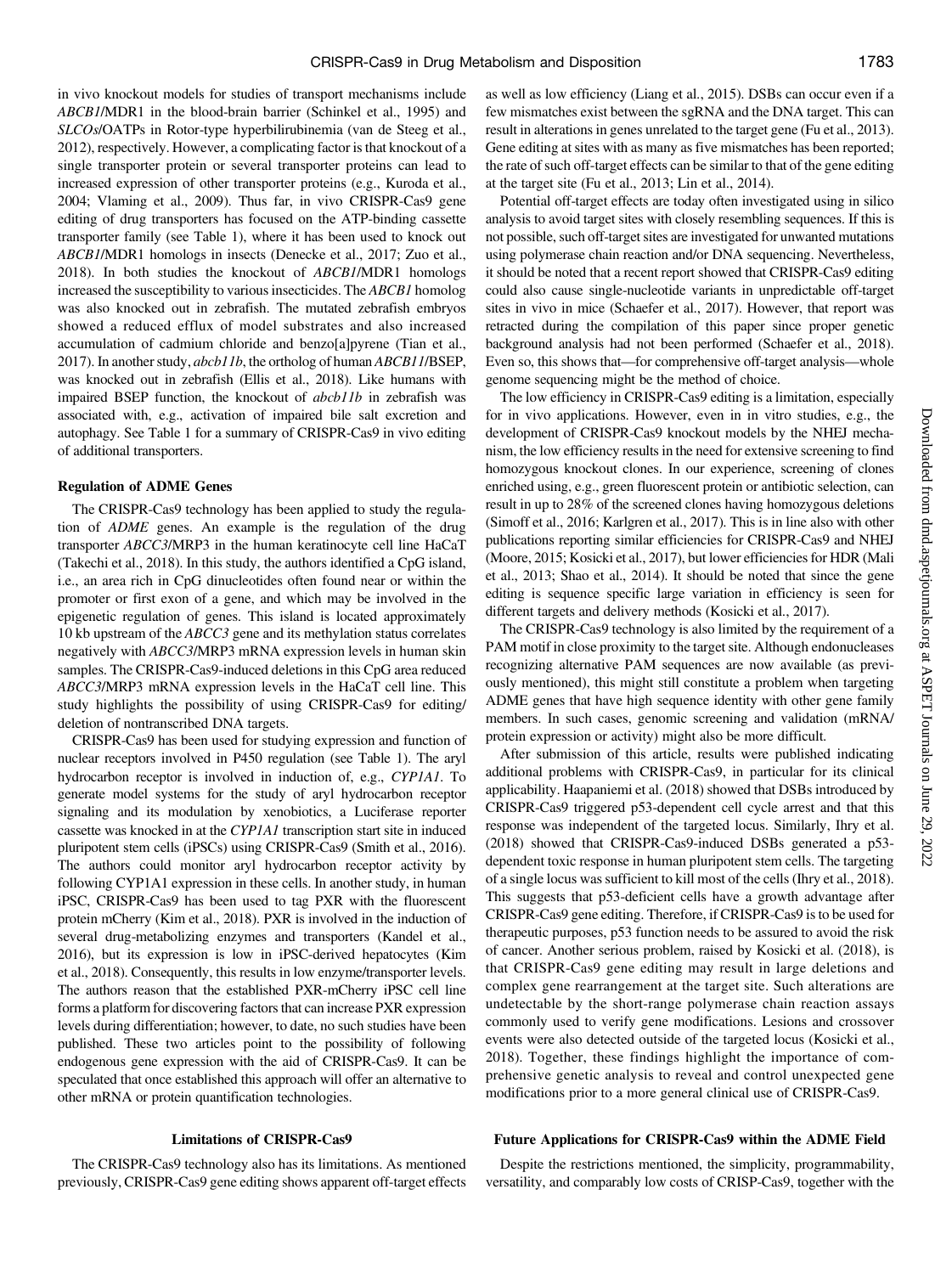rapid methodological development and improvement, indicate a huge potential for a variety of applications in the ADME field. At this point in time, CRISPR-Cas9 has mainly been used to generate in vitro or in vivo knockout models of ADME genes. One major advantage with CRISPR-Cas9 knockout models is the complete elimination of background expression, which will facilitate investigations of clinically relevant drug transporters and drug-metabolizing enzymes. CRISPR-Cas9 knockout models will also be useful in studies of putative ADME genes, such as orphan solute carrier family members (César-Razquin et al., 2015; Lin et al., 2015) and other ADME genes of relevance in drug disposition and drug interactions, as drug targets, and that are associated with human disease. With CRISPR-Cas9, one has the opportunity to not just knock out the gene of interest, but also to study the role of individual nucleotides or amino acids as structural/functional constituents, or to humanize animal ADME genes under a native promoter.

An intriguing opportunity with CRISPR-Cas9 is that noncoding DNA can be targeted. Interindividual variation (expression levels, drug-drug interactions, and pharmacokinetics) of ADME proteins can be due to genetic variation in coding regions or promoter regions, but much of the variation is still unexplained. We know that the DNA encoding proteins, which are fairly well studied, represent only a minor part of the human genome. The regulatory role of noncoding DNA is mainly unexplored. Furthermore, genome-wide association studies have shown that most of the associated sites in human diseases are located in these noncoding DNA regions (Wright and Sanjana, 2016). Similar observations have been reported also for ADME proteins, e.g., regarding variation in ATP-binding cassette transporter expression levels (Matsson et al., 2012). Therefore, Wright and Sanjana (2016) proposed that a future application of CRISPR-Cas9 could be to shed light on this intriguing issue.

While many drugs and drug metabolites interact with both drug transporters and drug-metabolizing enzymes in vivo, transport and metabolism are often studied separately in vitro using recombinant proteins, cell lines overexpressing transporters, or drug-metabolizing enzymes. This is because the contribution of an individual transporter/ enzyme can be difficult to determine in more complex in vitro models, such as human hepatocytes. As a consequence, we and others have previously developed in vitro models overexpressing different combinations of transporters and enzymes, in which the contribution of an individual transporter/enzyme can more easily be determined (Crespi et al., 2000; Fahrmayr et al., 2012, 2013; Kwatra et al., 2012; Neve et al., 2013). These models are useful but have drawbacks, including endogenous background expression and time-consuming experimental procedures. With CRISPR-Cas9 it is possible to both completely knock out and knock in genes; hence, with this technology we will be able to develop better and easier-to-use models than the traditional ones. For example, transport-metabolism interplay or drug metabolite interactions could be studied under more controlled conditions using such models.

The use of dCas9 for genome docking and the coupling of dCas9 to an effector domain could provide additional opportunities to generate in vitro models that are more predictive of the in vivo situation. Through dCas9 docking/coupling it could become possible (instead of knocking in or knocking out genes) to modulate expression levels of one or several endogenous genes simultaneously, thereby providing models with more in vivo–like expression profiles.

In summary, we have demonstrated the versatility and applicability of the CRISPR-Cas9 technology. By using examples from more basic research areas, our goal was to stimulate increased use of CRISPR-Cas9 in the ADME field. We predict that the advantages of CRISPR-Cas9 will result in a variety of more advanced and better interpretable in vitro and in vivo models for drug metabolism and disposition.

#### Acknowledgments

We are grateful to Dr. Janneke Keemink for producing the figures included in this paper.

#### Authorship Contributions

Wrote or contributed to the writing of the manuscript: Karlgren, Simoff, Keiser, Oswald, Artursson.

#### **References**

- Aluru N, Karchner SI, Franks DG, Nacci D, Champlin D, and Hahn ME (2015) Targeted mutagenesis of aryl hydrocarbon receptor 2a and 2b genes in Atlantic killifish (Fundulus heteroclitus). Aquat Toxicol 158:192–201.
- Angelos MG, Ruh PN, Webber BR, Blum RH, Ryan CD, Bendzick L, Shim S, Yingst AM, Tufa DM, Verneris MR, et al. (2017) Aryl hydrocarbon receptor inhibition promotes hematolymphoid development from human pluripotent stem cells. Blood 129:3428–3439.
- Barrangou R, Fremaux C, Deveau H, Richards M, Boyaval P, Moineau S, Romero DA, and Horvath P (2007) CRISPR provides acquired resistance against viruses in prokaryotes. Science 315:1709–1712.
- Bellec J, Bacchetta M, Losa D, Anegon I, Chanson M, and Nguyen TH (2015) CFTR inactivation by lentiviral vector-mediated RNA interference and CRISPR-Cas9 genome editing in human airway epithelial cells. Curr Gene Ther 15:447–459.
- Bompiani KM, Tsai CY, Achatz FP, Liebig JK, and Howell SB (2016) Copper transporters and chaperones CTR1, CTR2, ATOX1, and CCS as determinants of cisplatin sensitivity. Metallomics 8:951–962.
- César-Razquin A, Snijder B, Frappier-Brinton T, Isserlin R, Gyimesi G, Bai X, Reithmeier RA, Hepworth D, Hediger MA, Edwards AM, et al. (2015) A call for systematic research on solute carriers. Cell 162:478–487.
- Chen B, Gilbert LA, Cimini BA, Schnitzbauer J, Zhang W, Li GW, Park J, Blackburn EH, Weissman JS, Qi LS, et al. (2013) Dynamic imaging of genomic loci in living human cells by an<br>optimized CRISPR/Cas system. *Cell* 155:1479–1491.
- Cheng Y, Jin UH, Davidson LA, Chapkin RS, Jayaraman A, Tamamis P, Orr A, Allred C, Denison MS, Soshilov A, et al. (2017) Editor's highlight: microbial-derived 1,4-dihydroxy-2-naphthoic acid and related compounds as aryl hydrocarbon receptor agonists/antagonists: structure-activity relationships and receptor modeling. Toxicol Sci 155:458–473.
- Cheung C and Gonzalez FJ (2008) Humanized mouse lines and their application for prediction of human drug metabolism and toxicological risk assessment. J Pharmacol Exp Ther 327: 288–299.
- Chung WY, Song M, Park J, Namkung W, Lee J, Kim H, Lee MG, and Kim JY (2016) Generation of  $\overline{\Delta}$ F508-CFTR T84 cell lines by CRISPR/Cas9-mediated genome editing. Biotechnol Lett 38: 2023–2034.
- Cong L, Ran FA, Cox D, Lin S, Barretto R, Habib N, Hsu PD, Wu X, Jiang W, Marraffini LA, et al. (2013) Multiplex genome engineering using CRISPR/Cas systems. Science 339:819–823.
- Crespi CL, Fox L, Stocker P, Hu M, and Steimel DT (2000) Analysis of drug transport and metabolism in cell monolayer systems that have been modified by cytochrome P4503A4 cDNAexpression. Eur J Pharm Sci 12:63–68.
- Czogalla KJ, Biswas A, Höning K, Hornung V, Liphardt K, Watzka M, and Oldenburg J (2017) Warfarin and vitamin K compete for binding to Phe55 in human VKOR. Nat Struct Mol Biol 24: 77–85.
- Denecke S, Fusetto R, and Batterham P (2017) Describing the role of Drosophila melanogaster ABC transporters in insecticide biology using CRISPR-Cas9 knockouts. Insect Biochem Mol Biol 91:1–9.
- Dorr CR, Remmel RP, Muthusamy A, Fisher J, Moriarity BS, Yasuda K, Wu B, Guan W, Schuetz EG, Oetting WS, et al. (2017) CRISPR/Cas9 genetic modification of CYP3A5 \*3 in HuH-7 human hepatocyte cell line leads to cell lines with increased midazolam and tacrolimus metabolism. Drug Metab Dispos 45:957–965.

Editorial (2017) CRISPR catch-up. Nat Biotechnol 35:389. DOI: [10.1038/nbt.3885.](http://10.1038/nbt.3885)

- Edvardsen RB, Leininger S, Kleppe L, Skaftnesmo KO, and Wargelius A (2014) Targeted mutagenesis in Atlantic salmon (Salmo salar L.) using the CRISPR/Cas9 system induces complete knockout individuals in the F0 generation. PLoS One 9:e108622.
- Ellis JL, Bove KE, Schuetz EG, Leino D, Valencia CA, Schuetz JD, Miethke A, and Yin C (2018) Zebrafish abcb11b mutant reveals strategies to restore bile excretion impaired by bile salt export pump deficiency. Hepatology 67:1531-1545.
- Evans WE and Relling MV (1999) Pharmacogenomics: translating functional genomics into rational therapeutics. Science 286:487–491.
- Fahrmayr C, König J, Auge D, Mieth M, and Fromm MF (2012) Identification of drugs and drug metabolites as substrates of multidrug resistance protein 2 (MRP2) using triple-transfected MDCK-OATP1B1-UGT1A1-MRP2 cells. Br J Pharmacol 165:1836–1847.
- Fahrmayr C, König J, Auge D, Mieth M, Münch K, Segrestaa J, Pfeifer T, Treiber A, and Fromm M (2013) Phase I and II metabolism and MRP2-mediated export of bosentan in a MDCKII-OATP1B1-CYP3A4-UGT1A1-MRP2 quadruple-transfected cell line. Br J Pharmacol 169: 21–33.
- Firth AL, Menon T, Parker GS, Qualls SJ, Lewis BM, Ke E, Dargitz CT, Wright R, Khanna A, Gage FH, et al. (2015) Functional gene correction for cystic fibrosis in lung epithelial cells generated from patient iPSCs. Cell Rep 12:1385–1390.
- Fu Y, Foden JA, Khayter C, Maeder ML, Reyon D, Joung JK, and Sander JD (2013) Highfrequency off-target mutagenesis induced by CRISPR-Cas nucleases in human cells. Nat Biotechnol 31:822–826.
- Gaj T, Gersbach CA, and Barbas CF, III (2013) ZFN, TALEN, and CRISPR/Cas-based methods for genome engineering. Trends Biotechnol 31:397–405.
- Garcia GR, Bugel SM, Truong L, Spagnoli S, and Tanguay RL (2018) AHR2 required for normal behavioral responses and proper development of the skeletal and reproductive systems in zebrafish. PLoS One 13:e0193484.
- Gartzke D, Delzer J, Laplanche L, Uchida Y, Hoshi Y, Tachikawa M, Terasaki T, Sydor J, and Fricker G (2015) Genomic knockout of endogenous canine P-glycoprotein in wild-type, human P-glycoprotein and human BCRP transfected MDCKII cell lines by zinc finger nucleases. Pharm Res 32:2060–2071.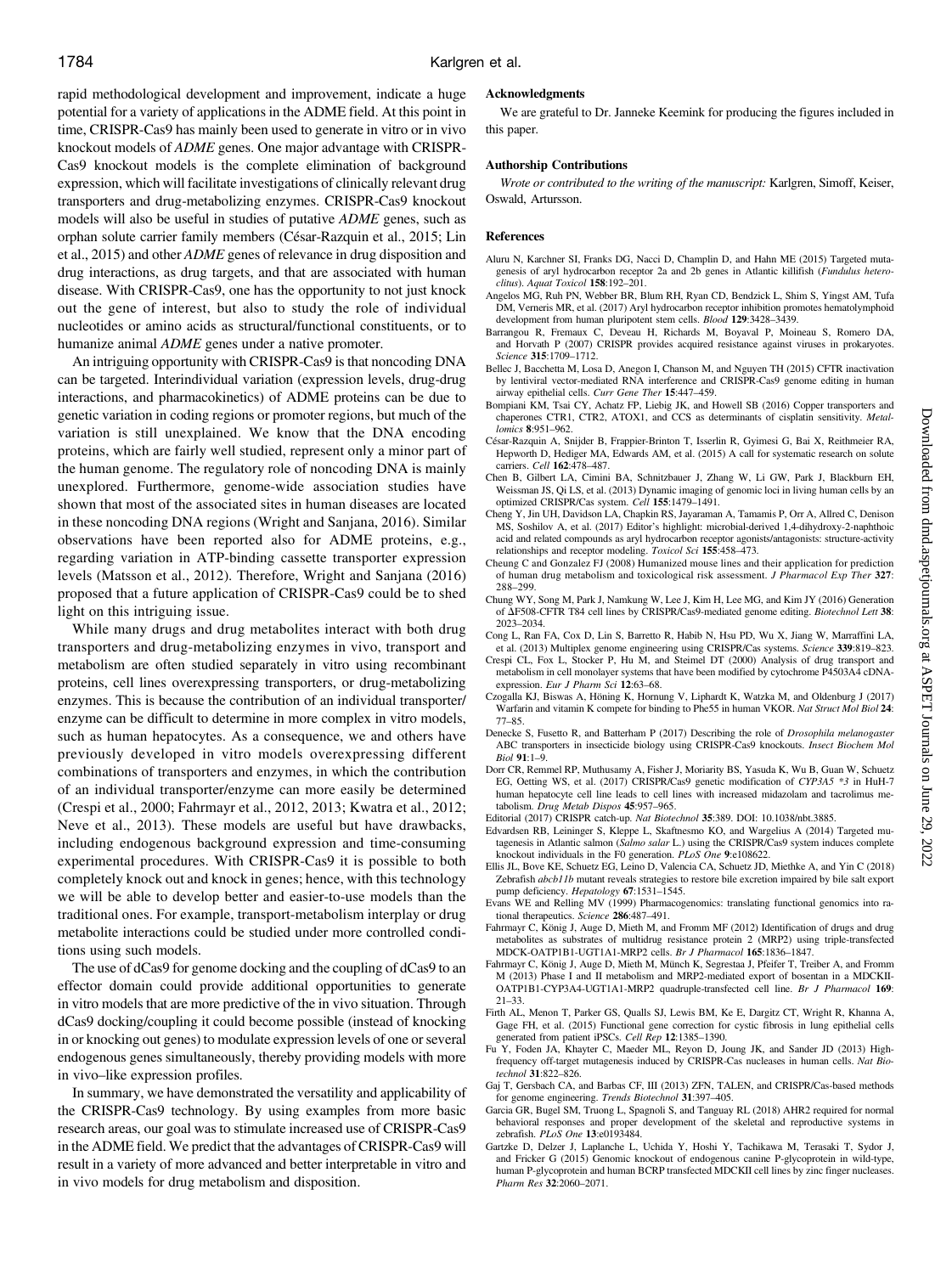- Giacomini KM, Huang SM, Tweedie DJ, Benet LZ, Brouwer KL, Chu X, Dahlin A, Evers R, Fischer V, Hillgren KM, et al.; International Transporter Consortium (2010) Membrane transporters in drug development. Nat Rev Drug Discov 9:215–236.
- Gilbert LA, Larson MH, Morsut L, Liu Z, Brar GA, Torres SE, Stern-Ginossar N, Brandman O, Whitehead EH, Doudna JA, et al. (2013) CRISPR-mediated modular RNA-guided regulation of transcription in eukaryotes. Cell 154:442–451.
- Gong C, Bongiorno P, Martins A, Stephanou NC, Zhu H, Shuman S, and Glickman MS (2005) Mechanism of nonhomologous end-joining in mycobacteria: a low-fidelity repair system driven by Ku, ligase D and ligase C. Nat Struct Mol Biol 12:304–312.
- Gootenberg JS, Abudayyeh OO, Kellner MJ, Joung J, Collins JJ, and Zhang F (2018) Multiplexed and portable nucleic acid detection platform with Cas13, Cas12a, and Csm6. Science 360: 439–444.
- Grob A, Marbiah M, and Isalan M (2018) Functional insulator scanning of CpG islands to identify regulatory regions of promoters using CRISPR. Methods Mol Biol 1766:285–301.
- Guilinger JP, Thompson DB, and Liu DR (2014) Fusion of catalytically inactive Cas9 to FokI nuclease improves the specificity of genome modification. Nat Biotechnol 32:577–582.
- Guo D, Liu H, Gao G, Ruzi A, Wang K, Wu H, Lai K, Liu Y, Yang F, Lai L, et al. (2016a) Generation of an Abcc8 heterozygous mutation human embryonic stem cell line using CRISPR/ Cas9. Stem Cell Res (Amst) 17:670–672.
- Guo D, Liu H, Gao G, Ruzi A, Wang K, Wu H, Lai K, Liu Y, Yang F, Lai L, et al. (2016b) Generation of an Abcc8 homozygous mutation human embryonic stem cell line using CRISPR/ Cas9. Stem Cell Res (Amst) 17:640–642.
- Guo D, Liu H, Ruzi A, Gao G, Nasir A, Liu Y, Yang F, Wu F, Xu G, and Li YX (2017) Modeling congenital hyperinsulinism with ABCC8-deficient human embryonic stem cells generated by CRISPR/Cas9. Sci Rep 7:3156.
- Gupta RM, Meissner TB, Cowan CA, and Musunuru K (2016) Genome-edited human pluripotent stem cell-derived macrophages as a model of reverse cholesterol transport—brief report. Arterioscler Thromb Vasc Biol 36:15–18.
- Ha JS, Byun J, and Ahn DR (2016) Overcoming doxorubicin resistance of cancer cells by Cas9-mediated gene disruption. Sci Rep 6:22847.
- Haapaniemi E, Botla S, Persson J, Schmierer B, and Taipale J (2018) CRISPR-Cas9 genome editing induces a p53-mediated DNA damage response. Nat Med 24:927–930
- Harrington LB, Paez-Espino D, Staahl BT, Chen JS, Ma E, Kyrpides NC, and Doudna JA (2017) A thermostable Cas9 with increased lifetime in human plasma. Nat Commun 8:1424.
- Hasegawa M, Kapelyukh Y, Tahara H, Seibler J, Rode A, Krueger S, Lee DN, Wolf CR, and Scheer N (2011) Quantitative prediction of human pregnane X receptor and cytochrome P450 3A4 mediated drug-drug interaction in a novel multiple humanized mouse line. Mol Pharmacol 80:518–528.
- He J, Jin Y, Zhou M, Li X, Chen W, Wang Y, Gu S, Cao Y, Chu C, Liu X, et al. (2018) Solute carrier family 35 member F2 is indispensable for papillary thyroid carcinoma progression through activation of transforming growth factor- $\beta$  type I receptor/apoptosis signal-regulating kinase 1/mitogen-activated protein kinase signaling axis. *Cancer Sci* 109: 642–655.
- Hollywood JA, Lee CM, Scallan MF, and Harrison PT (2016) Analysis of gene repair tracts from Cas9/gRNA double-stranded breaks in the human CFTR gene. Sci Rep 6:32230.
- Ihry RJ, Worringer KA, Salick MR, Frias E, Ho D, Theriault K, Kommineni S, Chen J, Sondey M, Ye C, et al. (2018) p53 inhibits CRISPR-Cas9 engineering in human pluripotent stem cells. Nat Med 24:939–946.
- Jiang XL and Yu AM (2012) Genetically modified mouse models in ADME studies, in ADME-Enabling Technologies in Drug Design and Development (Zang D and Surapaneni S eds) pp 437–454, John Wiley & Sons, Inc., Hoboken, NJ.
- Jinek M, Chylinski K, Fonfara I, Hauer M, Doudna JA, and Charpentier E (2012) A programmable dual-RNA-guided DNA endonuclease in adaptive bacterial immunity. Science 337:816–821.
- Kandel BA, Thomas M, Winter S, Damm G, Seehofer D, Burk O, Schwab M, and Zanger UM (2016) Genomewide comparison of the inducible transcriptomes of nuclear receptors CAR, PXR and PPAR $\alpha$  in primary human hepatocytes. Biochim Biophys Acta 1859:1218–1227.
- Karlgren M, Simoff I, Backlund M, Wegler C, Keiser M, Handin N, Müller J, Lundquist P, Jareborg AC, Oswald S, et al. (2017) A CRISPR-cas9 generated MDCK cell line expressing human MDR1 without endogenous canine MDR1 (cABCB1): an improved tool for drug efflux studies. J Pharm Sci 106:2909–2913.
- Kazuki Y, Kobayashi K, Aueviriyavit S, Oshima T, Kuroiwa Y, Tsukazaki Y, Senda N, Kawakami H, Ohtsuki S, Abe S, et al. (2013) Trans-chromosomic mice containing a human CYP3A cluster for prediction of xenobiotic metabolism in humans. Hum Mol Genet 22:578-592.
- Khan SA, Reichelt M, and Heckel DG (2017) Functional analysis of the ABCs of eye color in Helicoverpa armigera with CRISPR/Cas9-induced mutations. Sci Rep 7:40025.
- Kim H, Kim JW, Kim SJ, Choi YJ, Kim DS, and Park HJ (2018) Generation of a PXR reporter human induced pluripotent stem cell line (PXR-mCherry hiPSC) using the CRISPR/Cas9 system. Stem Cell Res (Amst) 26:72–75.
- Kim JS (2016) Genome editing comes of age. Nat Protoc 11:1573–1578.
- Kondo S and Ueda R (2013) Highly improved gene targeting by germline-specific Cas9 expression in Drosophila. Genetics 195:715–721.
- Kosicki M, Rajan SS, Lorenzetti FC, Wandall HH, Narimatsu Y, Metzakopian E, and Bennett EP (2017) Dynamics of indel profiles induced by various CRISPR/Cas9 delivery methods. Prog Mol Biol Transl Sci 152:49–67.
- Kosicki M, Tomberg K, and Bradley A (2018) Repair of double-strand breaks induced by CRISPR-Cas9 leads to large deletions and complex rearrangements. Nat Biotechnol 36:765–771.
- Kumar R, Mota LC, Litoff EJ, Rooney JP, Boswell WT, Courter E, Henderson CM, Hernandez JP, Corton JC, Moore DD, et al. (2017) Compensatory changes in CYP expression in three different toxicology mouse models: CAR-null, Cyp3a-null, and Cyp2b9/10/13-null mice. PLoS One 12: e0174355.
- Kuroda M, Kobayashi Y, Tanaka Y, Itani T, Mifuji R, Araki J, Kaito M, and Adachi Y (2004) Increased hepatic and renal expressions of multidrug resistance-associated protein 3 in Eisai hyperbilirubinuria rats. J Gastroenterol Hepatol 19:146-153.
- Kuteykin-Teplyakov K, Luna-Tortós C, Ambroziak K, and Löscher W (2010) Differences in the expression of endogenous efflux transporters in MDR1-transfected versus wildtype cell lines affect P-glycoprotein mediated drug transport. Br J Pharmacol 160:1453–1463.
- Kwatra D, Budda B, Vadlapudi AD, Vadlapatla RK, Pal D, and Mitra AK (2012) Transfected MDCK cell line with enhanced expression of CYP3A4 and P-glycoprotein as a model to study their role in drug transport and metabolism. Mol Pharm 9:1877–1886.
- Lander ES (2016) The heroes of CRISPR. Cell 164:18–28.
- Li M, Feng R, Ma H, Dong R, Liu Z, Jiang W, Tao W, and Wang D (2016) Retinoic acid triggers meiosis initiation via stra8-dependent pathway in Southern catfish, Silurus meridionalis. Gen Comp Endocrinol 232:191–198.
- Liang P, Xu Y, Zhang X, Ding C, Huang R, Zhang Z, Lv J, Xie X, Chen Y, Li Y, et al. (2015) CRISPR/Cas9-mediated gene editing in human tripronuclear zygotes. Protein Cell 6:363–372.
- Lin L, Yee SW, Kim RB, and Giacomini KM (2015) SLC transporters as therapeutic targets: emerging opportunities. Nat Rev Drug Discov 14:543-560.
- Lin Y, Cradick TJ, Brown MT, Deshmukh H, Ranjan P, Sarode N, Wile BM, Vertino PM, Stewart FJ, and Bao G (2014) CRISPR/Cas9 systems have off-target activity with insertions or deletions between target DNA and guide RNA sequences. Nucleic Acids Res 42:7473–7485.
- Liu T, Li Z, Zhang Q, De Amorim Bernstein K, Lozano-Calderon S, Choy E, Hornicek FJ, and Duan Z (2016) Targeting ABCB1 (MDR1) in multi-drug resistant osteosarcoma cells using
- the CRISPR-Cas9 system to reverse drug resistance. Oncotarget 7:83502–83513. Lo A and Qi L (2017) Genetic and epigenetic control of gene expression by CRISPR-Cas systems. F1000 Res 6:747.
- Lu J, Shao Y, Qin X, Liu D, Chen A, Li D, Liu M, and Wang X (2017) CRISPR knockout rat cytochrome P450 3A1/2 model for advancing drug metabolism and pharmacokinetics research. Sci Rep 7:42922.
- Mali P, Yang L, Esvelt KM, Aach J, Guell M, DiCarlo JE, Norville JE, and Church GM (2013) RNA-guided human genome engineering via Cas9. Science 339:823–826.
- Matsson P, Yee SW, Markova S, Morrissey K, Jenkins G, Xuan J, Jorgenson E, Kroetz DL, and Giacomini KM (2012) Discovery of regulatory elements in human ATP-binding cassette transporters through expression quantitative trait mapping. Pharmacogenomics J 12:214–226.
- Mojica FJ, Díez-Villaseñor C, García-Martínez J, and Almendros C (2009) Short motif sequences determine the targets of the prokaryotic CRISPR defence system. Microbiology 155:733–740.
- Molinski SV, Ahmadi S, Ip W, Ouyang H, Villella A, Miller JP, Lee PS, Kulleperuma K, Du K, Di Paola M, et al. (2017) Orkambi® and amplifier co-therapy improves function from a rare CFTR mutation in gene-edited cells and patient tissue. EMBO Mol Med 9:1224–1243.
- Moore JD (2015) The impact of CRISPR-Cas9 on target identification and validation. Drug Discov Today 20:450–457.
- Murovec J, Pirc Ž, and Yang B (2017) New variants of CRISPR RNA-guided genome editing enzymes. Plant Biotechnol J 15:917-926.
- Nakade S, Yamamoto T, and Sakuma T (2017) Cas9, Cpf1 and C2c1/2/3—what's next? Bioengineered 8:265–273.
- Narasimhan S, Stanford Zulick E, Novikov O, Parks AJ, Schlezinger JJ, Wang Z, Laroche F, Feng H, Mulas F, Monti S, et al. (2018) Towards resolving the pro- and anti-tumor effects of the aryl hydrocarbon receptor. *Int J Mol Sci* 19:E1388.
- Nelles DA, Fang MY, O'Connell MR, Xu JL, Markmiller SJ, Doudna JA, and Yeo GW (2016) Programmable RNA tracking in live cells with CRISPR/Cas9. Cell 165:488–496.
- Neve EP, Artursson P, Ingelman-Sundberg M, and Karlgren M (2013) An integrated in vitro model for simultaneous assessment of drug uptake, metabolism, and efflux. Mol Pharm 10:3152–3163.
- Ng CL, Siciliano G, Lee MC, de Almeida MJ, Corey VC, Bopp SE, Bertuccini L, Wittlin S, Kasdin RG, Le Bihan A, et al. (2016) CRISPR-Cas9-modified pfmdr1 protects Plasmodium falciparum asexual blood stages and gametocytes against a class of piperazine-containing compounds but potentiates artemisinin-based combination therapy partner drugs. Mol Microbiol 101:381–393.
- Niu D, Wei HJ, Lin L, George H, Wang T, Lee IH, Zhao HY, Wang Y, Kan Y, Shrock E, et al. (2017) Inactivation of porcine endogenous retrovirus in pigs using CRISPR-Cas9. Science 357:1303–1307.
- Norouzi-Barough L, Sarookhani M, Salehi R, Sharifi M, and Moghbelinejad S (2018) CRISPR/ Cas9, a new approach to successful knockdown of ABCB1/P-glycoprotein and reversal of chemosensitivity in human epithelial ovarian cancer cell line. Iran J Basic Med Sci 21:181–187.
- O'Connell MR, Oakes BL, Sternberg SH, East-Seletsky A, Kaplan M, and Doudna JA (2014) Programmable RNA recognition and cleavage by CRISPR/Cas9. Nature 516:263–266.
- Overballe-Petersen S, Harms K, Orlando LA, Mayar JV, Rasmussen S, Dahl TW, Rosing MT, Poole AM, Sicheritz-Ponten T, Brunak S, et al. (2013) Bacterial natural transformation by highly fragmented and damaged DNA. Proc Natl Acad Sci USA 110:19860-19865.
- Park RJ, Wang T, Koundakjian D, Hultquist JF, Lamothe-Molina P, Monel B, Schumann K, Yu H, Krupzcak KM, Garcia-Beltran W, et al. (2017) A genome-wide CRISPR screen identifies a restricted set of HIV host dependency factors. Nat Genet 49:193–203.
- Peters-Hall JR, Coquelin ML, Torres MJ, LaRanger R, Alabi BR, Sho S, Calva-Moreno JF, Thomas PJ, and Shay JW (2018) Long-term culture and cloning of primary human bronchial basal cells that maintain multipotent differentiation capacity and CFTR channel function. Am J Physiol Lung Cell Mol Physiol 315:L313–L327.
- Pratt J, Venkatraman N, Brinker A, Xiao Y, Blasberg J, Thompson DC, and Bourner M (2012) Use of zinc finger nuclease technology to knock out efflux transporters in C2BBe1 cells. Curr Protoc Toxicol 52:23.2.
- Qian W, Wu C, Fu Y, Hu G, He Z, and Liu W (2017) Novel rice mutants overexpressing the brassinosteroid catabolic gene CYP734A4. Plant Mol Biol 93:197–208.
- Ran FA, Hsu PD, Lin CY, Gootenberg JS, Konermann S, Trevino AE, Scott DA, Inoue A, Matoba S, Zhang Y, et al. (2013) Double nicking by RNA-guided CRISPR Cas9 for enhanced genome editing specificity. Cell 154:1380-1389.
- Rezende F, Prior KK, Löwe O, Wittig I, Strecker V, Moll F, Helfinger V, Schnütgen F, Kurrle N, Wempe F, et al. (2017) Cytochrome P450 enzymes but not NADPH oxidases are the source of the NADPH-dependent lucigenin chemiluminescence in membrane assays. Free Radic Biol Med 102:57–66.
- Sabirov RZ, Merzlyak PG, Okada T, Islam MR, Uramoto H, Mori T, Makino Y, Matsuura H, Xie Y, and Okada Y (2017) The organic anion transporter SLCO2A1 constitutes the core component of the Maxi-Cl channel.  $EMBO$  J 36:3309-3324.
- Sampson KE, Brinker A, Pratt J, Venkatraman N, Xiao Y, Blasberg J, Steiner T, Bourner M, and Thompson DC (2015) Zinc finger nuclease-mediated gene knockout results in loss of transport activity for P-glycoprotein, BCRP, and MRP2 in Caco-2 cells. Drug Metab Dispos 43: 199–207.
- Sander JD and Joung JK (2014) CRISPR-Cas systems for editing, regulating and targeting genomes. Nat Biotechnol 32:347–355.
- Sanz DJ, Hollywood JA, Scallan MF, and Harrison PT (2017) Cas9/gRNA targeted excision of cystic fibrosis-causing deep-intronic splicing mutations restores normal splicing of CFTR mRNA. PLoS One 12:e0184009.
- Schaefer KA, Wu WH, Colgan DF, Tsang SH, Bassuk AG, and Mahajan VB (2017) Unexpected mutations after CRISPR-Cas9 editing in vivo. Nat Methods 14:547–548.
- Schaefer KA, Wu WH, Colgan DF, Tsang SH, Bassuk AG, and Mahajan VB (2018) Retraction: unexpected mutations after CRISPR–Cas9 editing in vivo. Nat Methods 15:394.